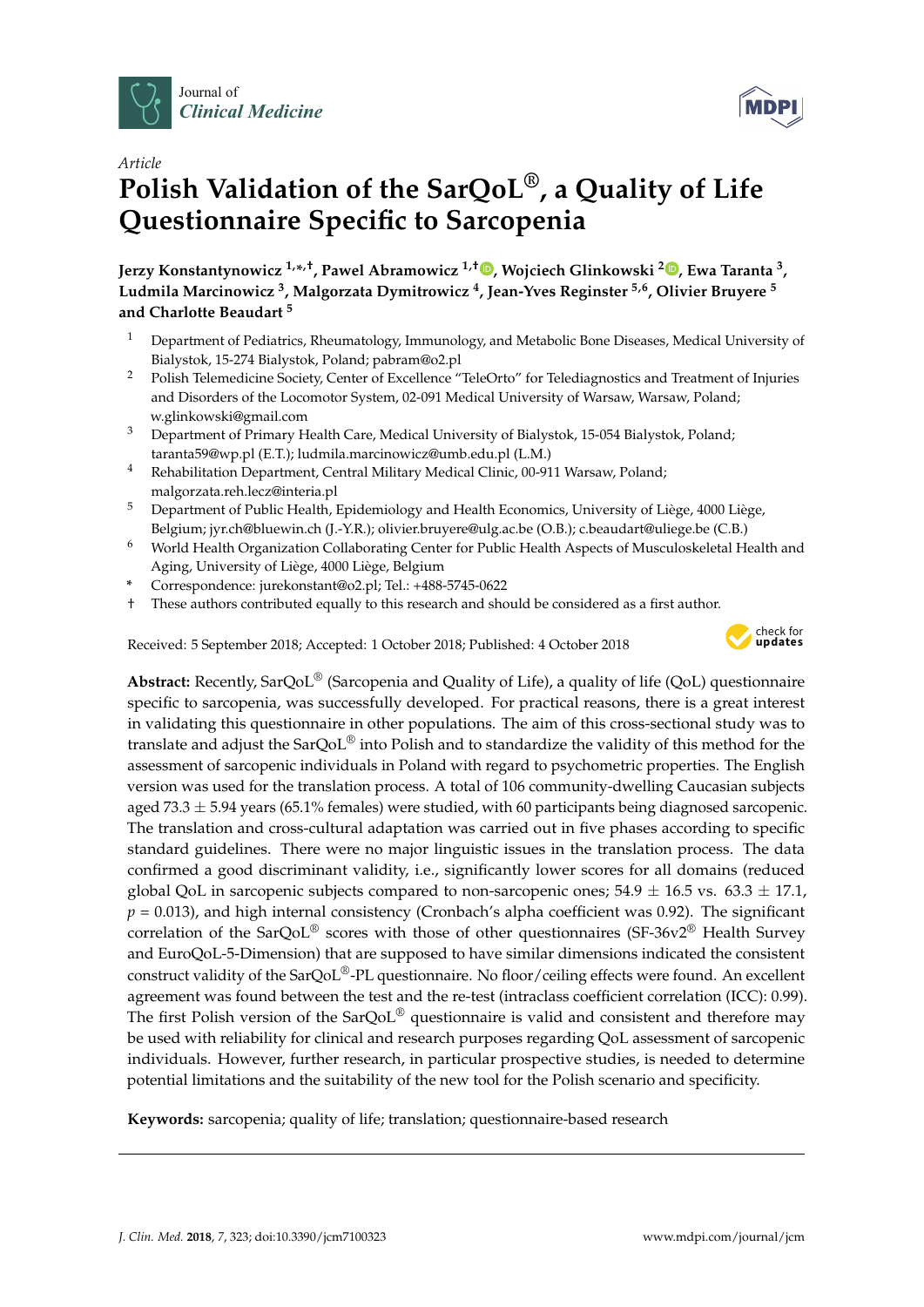## **1. Introduction**

Sarcopenia is regarded as a progressive decrease of skeletal muscle mass and function with ageing. The first definition of sarcopenia was developed by Rosenberg, and initially only muscle mass was incorporated [\[1\]](#page-8-0). Subsequent definitions included decreased muscle function, since in some epidemiological studies a higher decline in muscle strength than in mass has been observed [\[2\]](#page-8-1). At present, different approaches to the definition of sarcopenia with a variety of cut-off values and characteristics are proposed; however, there is a consensus that loss of both muscle mass and muscular function (strength or physical performance) is required to define this condition [\[3–](#page-8-2)[6\]](#page-8-3). Sarcopenia is apparently associated with various health consequences and outcomes, such as physical impairment, increased risk of falls, fractures, hospitalization rate, depression, and mortality and is considered an important public health issue for aging societies in the context of demographic decline [\[7–](#page-8-4)[11\]](#page-8-5). The majority of these age-related conditions resulting from sarcopenia may potentially impact quality of life and self-esteem. The associations between sarcopenia and quality of life in older populations are being increasingly studied. Recently, SarQoL<sup>®</sup> (Sarcopenia and Quality of Life), a quality of life (QoL) questionnaire specific to sarcopenia, was developed and validated [\[12\]](#page-9-0). This novel, self-administrated, multidimensional questionnaire designed for community-dwelling elderly subjects aged 65 years and older is composed of 55 items, which are translated into 22 questions rated on a four-point Likert scale, and includes seven major domains of dysfunction concerning the condition of sarcopenia: physical and mental health, locomotion, body composition, functionality, activities of daily living, leisure activities, and fears. The questionnaire is scored out of 100 points using a special scoring algorithm, with higher scores reflecting a better quality of life (QoL). SarQoL<sup>®</sup> was initially developed and validated in French, but the translated English and Romanian versions of the questionnaire have been recently validated and have been proven to be understandable, valid and consistent versions of the questionnaire [\[13](#page-9-1)[,14\]](#page-9-2). These analyses of SarQoL<sup>®</sup> have also demonstrated its ability to discriminate sarcopenic subjects from non-sarcopenic ones based on their health-related QoL.

Transcultural adaptation and compatibility studies of the questionnaire instrument need to be done to ensure its cultural equivalence and usefulness in different populations. In general terms, a mere technical translation from an original version into other languages does not seem to be sufficient to ascertain the validity of the instrument for clinical purposes. Translated versions of the questionnaire should be validated and standardized. As there was a gap in the methodological approach for this in Poland, we attempted to address this issue by adjusting the new tool to the Polish population. The objectives of this study were to translate the SarQoL<sup>®</sup> questionnaire into Polish and to evaluate its main psychometric properties, i.e., discriminative power, validity, reliability, and floor/ceiling effects.

#### **2. Material and Methods**

## *2.1. Participants and Protocol*

A total of 106 community-dwelling elderly subjects (aged 65 years and older) were recruited in two outpatient clinics in Poland (Bialystok and Warsaw), both of which had large proportions of older and geriatric patients. All participants were informed about the objectives and procedures, and then written informed consent was obtained. Prior to commencing the recruitment process, older people assigned to the clinics were provided with concise printed educational material addressing major geriatric problems and sarcopenia. The study was approved by the Ethics Committee of the Medical University of Bialystok (Poland), approval No. R-1-002/126/2017. Participants with an amputated limb, or who were immobilized, had active malignancy, or mental illness, and who were unable to cooperate, understand and/or complete the questionnaires were excluded. General variables analyzed included age, gender, and educational and marital status. Anthropometric parameters (body mass, height, and waist, hip and thigh circumferences) and blood pressure were measured using standard methods by trained examiners. Sarcopenia was diagnosed according to the approach of the European Working Group on Sarcopenia in Older People (EWGSOP) [\[3\]](#page-8-2). The EWGSOP recommends using the presence of both decreased muscle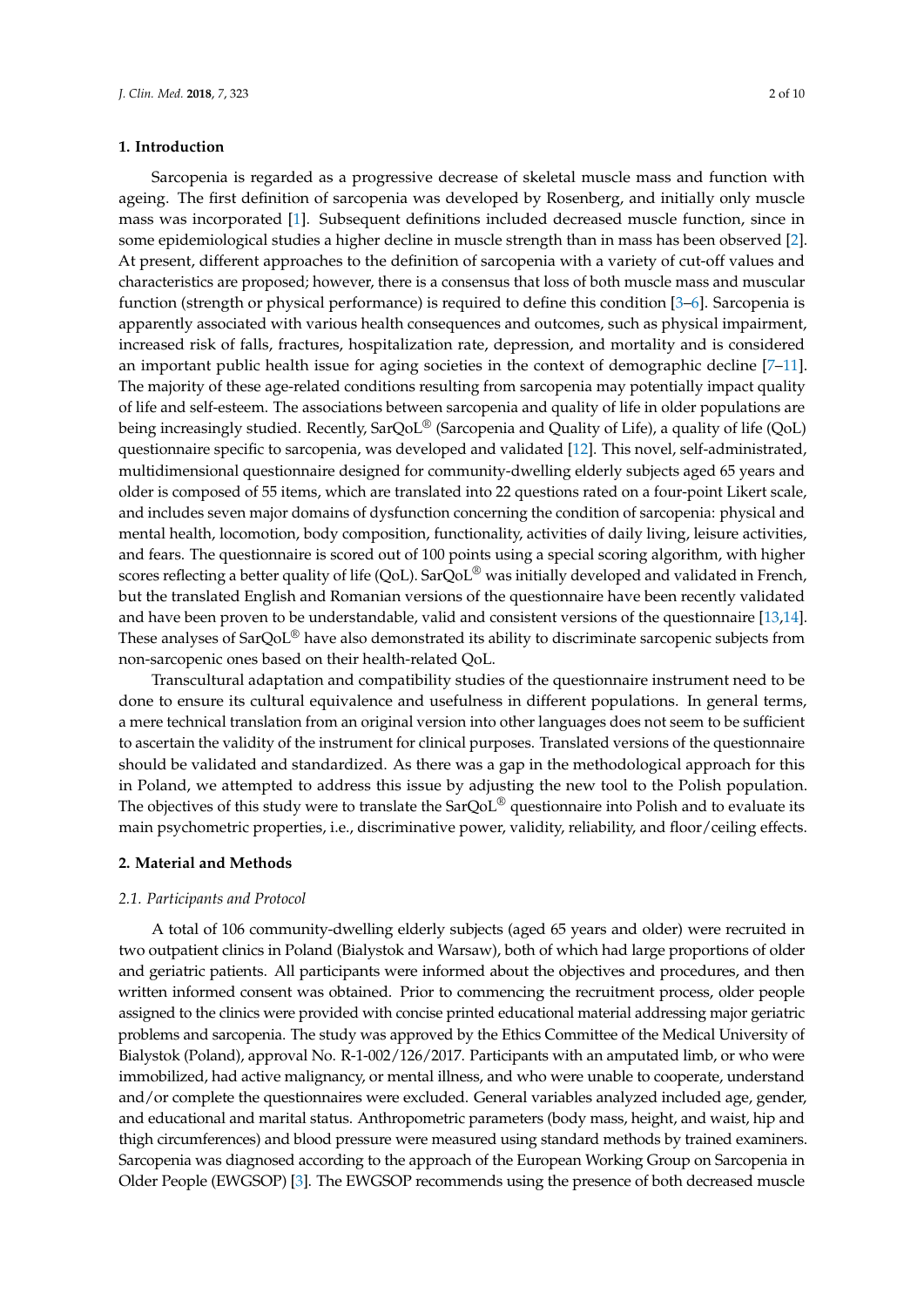mass and decreased muscle function (strength). The study was performed in two centers and, due to limited access to dual-energy X-ray absorptiometry (DXA) equipment, skeletal muscle mass (SMM) was estimated using a special formula derived from the Lee equation [\[15\]](#page-9-3): (0.244  $\times$  body mass) + (7.8  $\times$ height) +  $(6.6 \times$  sex ratio) –  $(0.098 \times$  age) + (ethnicity ratio – 3.3). Muscle strength was evaluated as handgrip strength using a hydraulic hand dynamometer (Saehan SH5001) with cut-off values of <20 kg for women and <30 kg for men. The equipment was calibrated prior to conducting the study. The measurements were performed twice on the dominant hand, and the mean value was used for further analyses.

# *2.2. Procedures*

# 2.2.1. Polish Translation

The translation and cross-cultural adaptation went through five phases according to specific guidelines [\[16\]](#page-9-4): (1) two independent translations from English to Polish by two bilingual translators who were Polish native speakers, one of whom had a medical background, and the other being a novice regarding the topic; (2) synthesis of the initial translations to provide a single translated "version 1"; (3) two independent reverse translations into English, blind to the original version of the SarQoL<sup>®</sup>, by translators having English as their first language and no medical background; (4) an expert committee review to compare the reverse translations with the original questionnaire, resulting in a pre-final "version 2" of the Polish translation of the questionnaire and a report of the discrepancies; (5) test of the pre-final "version 2" on 10 sarcopenic subjects to ensure understanding of the purpose and meaning of each question, leading to the final version of the SarQoL®-PL.

# 2.2.2. Psychometric Validation of the Polish Version of the SarQoL<sup>®</sup>

Validation of the psychometric properties of the SarQoL®-PL consisted of assessment of its discriminative power, internal consistency, and potential floor and ceiling effects, followed by determination of the construct validity and test-retest reliability according to recommendations proposed by Terwee et al. [\[17\]](#page-9-5). The construct validity and test-retest reliability were carried out on sarcopenic subjects.

- Discriminative power. The studied group was divided into sarcopenic and non-sarcopenic subjects based on the definition described above. We assumed that QoL is worse in sarcopenic subjects compared to subjects without a diagnosis of sarcopenia. An independent sample *t*-test was performed to assess the difference of overall and domain QoL scores between sarcopenic and non-sarcopenic subjects.
- Internal consistency. To measure internal consistency, understood as an estimation of the questionnaire's homogeneity, Cronbach's alpha coefficient was applied [\[18\]](#page-9-6). A coefficient value greater than 0.70 indicates a high level of internal consistency. By deleting one domain at a time, each domain's impact on reliability was also considered. The correlation of each domain with the total score of the SarQoL®-PL was also assessed using Pearson´s correlations, since scores were normally distributed. A correlation above 0.81 is considered excellent, one between 0.61 and 0.80 very good, and one between 0.41 and 0.60 is regarded as good.
- Floor and ceiling effects were defined as when a high percentage of the population had the lowest or the highest score, respectively. Floor and ceiling effects higher than 15% were considered to be significant.
- Construct validity. The construct validity was investigated by measuring the convergent validity, and this analysis was performed only with sarcopenic participants. Apart from completing the SarQoL®-PL questionnaire, subjects were asked to complete two other commonly accepted questionnaires that were thought to have similar dimensions: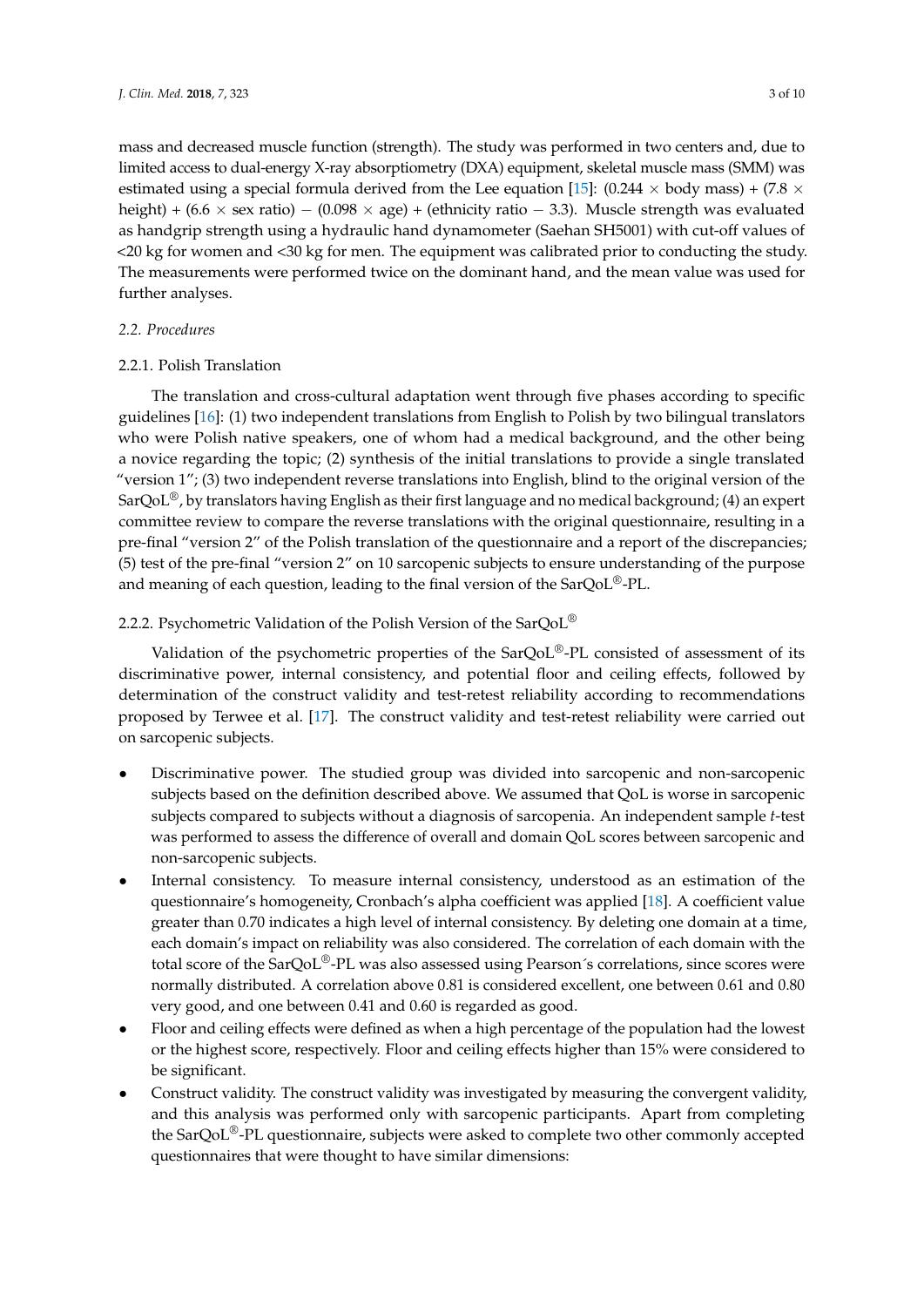- 1. The generic Short Form-36 Health Survey questionnaire (SF-36v2®) [\[19\]](#page-9-7), which contains 36 items gathered into eight health domains: physical functioning, role limitation due to physical problems, pain, vitality, general health, role limitation due to emotional problems, mental health, and social functioning. The total raw score computed for each health domain scale (i.e., from 0, reflecting the worst QoL, to 100—the best QoL) was aggregated with the use of Health Outcomes Scoring Software 5.0 into a physical component summary (SF-36v2<sup>®</sup> PCS) and mental component summary (SF-36v2<sup>®</sup> MCS), providing reliable and valid summaries of a respondent's physical and mental status.
- 2. The EuroQoL 5-dimension (EQ-5D) questionnaire [\[20\]](#page-9-8) includes five domains: mobility, usual activities, self-care, pain/discomfort, and anxiety/depression, as well as the EQ Visual Analogue Scale (EQ-VAS), as a measure of overall self-rated health status. Each of the 5 dimensions comprising the EQ-5D was divided into 5 levels of perceived problems, from level 1—indicating no problem, to level 5—indicating extreme problems. A unique health state was defined by combining the reported level from each of the five dimensions and referring the result to a 5-digit code, which was subsequently converted into a single index value (EQ-5D index value).

Spearman's correlations were used to measure the correlation between the total score of SarQoL<sup>®</sup>-PL and the scores of the other questionnaires, as the data of the SF-36v2 and the EQ-D5 questionnaires were not normally distributed.

Test-retest reliability. To analyze the test-retest stability of our Polish version of the SarQoL®, the sarcopenic participants were asked to fill in the questionnaire once again after a two-week interval. The reliability was assessed by means of an intraclass coefficient correlation (ICC). An ICC over 0.7 is considered an acceptable reliability. Participants were also questioned about having any change in their general health (physical and mental) during the preceding two weeks. Only the results of the subjects who did not report any significant health change over that two-week period were included in the analysis.

#### *2.3. Statistical Analysis*

All of the analyses described below were carried out using IMB SPPS Statistics 21.0. Results were considered statistically significant at the 5% critical level ( $p < 0.05$ ). Normality of quantitative variables was tested by the Shapiro–Wilk test. Quantitative variables with a normal distribution were expressed as a mean  $\pm$  SD, quantitative variables which showed a non-normal distribution were expressed as a median (P25–P75), and qualitative variables were reported as absolute and relative frequencies (%). Differences in characteristics between sarcopenic and non-sarcopenic subjects were tested with the parametric Student's *t*-test or the non-parametric Mann–Whitney *U* test for quantitative variables, and with a  $\chi^2$  test for qualitative variables. For internal consistency, the Cronbach alpha coefficient was applied. The correlation of each domain with the total score of the SarQoL<sup>®</sup>-PL was determined using Pearson's correlation coefficient, since data from the SarQoL®-PL were normally distributed, whereas the correlation between the SarQoL<sup>®</sup>-PL and the other questionnaires (the data of which were not normally distributed) was evaluated using Spearman's correlation coefficient.

#### **3. Results**

#### *3.1. Descriptive Analyses*

A total of 106 subjects (mean age 73.3  $\pm$  5.94 years) were recruited for this study, of which 65.1% were women. Among them, 60 (56.6%) were diagnosed with sarcopenia (43 women and 17 men). Sarcopenic subjects were older than non-sarcopenic ones (78.4  $\pm$  8.05 vs. 71.3  $\pm$  5.24 years,  $p = 0.003$ ). Analyses revealed a difference between the groups in relation to anthropometric traits, with sarcopenic subjects demonstrating significantly lower weight than non-sarcopenic ones ( $p = 0.03$ ), and lower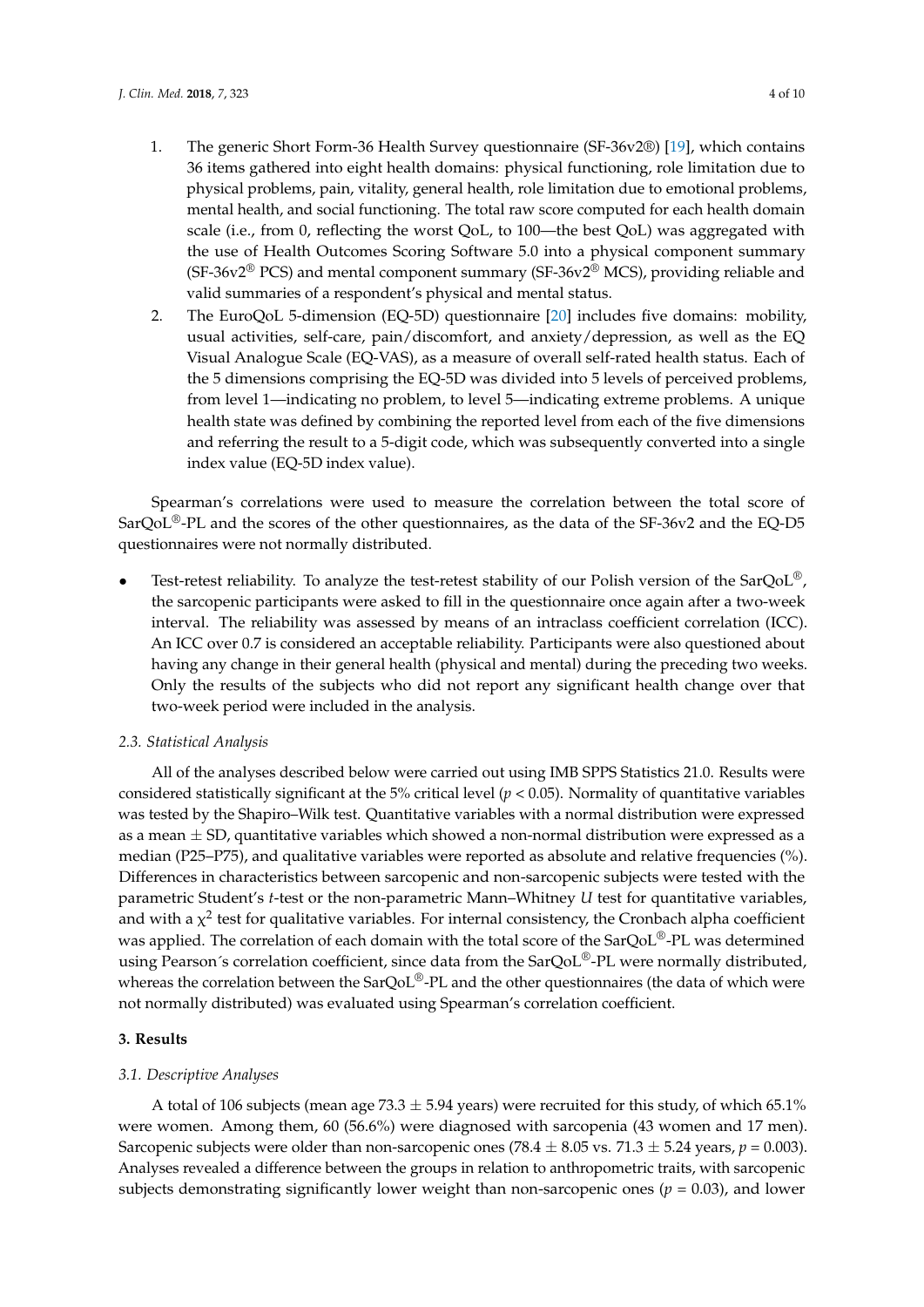waist and thigh circumferences ( $p = 0.023$  and 0.015, respectively). Sarcopenic subjects also presented evidently reduced muscle strength (19.0 kg (17.0–23.0) vs. 31.0 kg (25.0–41.2); *p* < 0.001), as well as lower systolic blood pressure (136.8  $\pm$  18.1 vs. 145.6  $\pm$  22.9 mmHg;  $p = 0.03$ ). No differences in height, body mass index (BMI), hip circumference, waist-to-hip ratio, or diastolic blood pressure were found between the groups. There were no differences regarding sex, marital status, educational status, number of sustained falls, number of fractures, number of coincident diseases, or number of drugs consumed either. All demographic, anthropometric and social characteristics are presented in Table [1.](#page-4-0)

<span id="page-4-0"></span>

|                                             | Sarcopenic $(n = 60)$ | Non-Sarcopenic $(n = 46)$ | $p$ -Value |
|---------------------------------------------|-----------------------|---------------------------|------------|
| Age (years)                                 | $78.4 \pm 8.05$       | $71.3 \pm 5.24$           | 0.003      |
| Sex $(n; \%)$ Female                        | 43 (71.7%)            | $26(56.5\%)$              | 0.10       |
| Height (cm)                                 | $161.9 \pm 9.31$      | $164.1 \pm 7.72$          | 0.20       |
| Weight (kg)                                 | $73.9 \pm 14.2$       | $79.9 \pm 13.3$           | 0.03       |
| BMI $(kg/m^2)$                              | $28.2 \pm 4.92$       | $29.7 \pm 4.91$           | 0.12       |
| Anthropometric data                         |                       |                           |            |
| Waist circumference (cm) <sup>+</sup>       | $92.0(82.2 - 101.5)$  | 98.0 (89.5–108.0)         | 0.023      |
| Hip circumference (cm)                      | $105.7 \pm 8.37$      | $128.9 \pm 131.5$         | 0.18       |
| Waist-to-hip ratio (cm)                     | $0.87 \pm 0.1$        | $0.90 \pm 0.08$           | 0.14       |
| Thigh circumference (cm) $+$                | $53.5(51.0 - 58.0)$   | $56.0(53.0-62.0)$         | 0.015      |
| Dynamometry (kg) <sup>+</sup>               | 19.0 (17.0-23.0)      | $31.0(25.0-41.2)$         | < 0.001    |
| Blood pressure (mmHg)                       |                       |                           |            |
| Systolic                                    | $136.8 \pm 18.1$      | $145.6 \pm 22.9$          | 0.03       |
| Diastolic                                   | $77.8 \pm 9.00$       | $79.3 \pm 8.67$           | 0.37       |
| <b>Marital Status</b>                       |                       |                           |            |
| Married                                     | 28 (46.7%)            | $32(69.6\%)$              |            |
| Widowed                                     | 28 (46.7%)            | 11 (23.9%)                |            |
| Divorced                                    | $2(3.3\%)$            | $2(4.3\%)$                | 0.06       |
| Single                                      | $0(0.0\%)$            | $1(2.2\%)$                |            |
| <b>Educational Status</b>                   |                       |                           |            |
| Elementary                                  | 14 (23.3%)            | $10(21.7\%)$              |            |
| Vocational                                  | $10(16.7\%)$          | $8(17.4\%)$               | 0.56       |
| High-school                                 | $15(25.0\%)$          | 19 (41.3%)                |            |
| University                                  | 13 (21.7%)            | $8(17.4\%)$               |            |
| Number of fractures (total) <sup>+</sup>    | $0.00(0.00-1.00)$     | $1.00(0.00 - 2.00)$       | 0.074      |
| Number of falls <sup>+</sup>                | $0.00(0.00-1.75)$     | $0.00(0.00-1.00)$         | 0.72       |
| Number of concomitant diseases <sup>†</sup> | $1.50(1.00-2.00)$     | $1.50(1.00 - 2.00)$       | 0.33       |
| Number of drugs <sup>+</sup>                | $2.00(1.00-4.00)$     | $2.00(1.00-4.00)$         | 0.95       |

**Table 1.** Summary of subjects' general characteristics.

† A non-parametric statistical test was used for these parameters; results are expressed as a median (P25–P75). For variables with a normal distribution, the mean  $\pm$  SD is shown.

#### *3.2. Translation Process*

We faced no major difficulties during the translation process. All 22 questions of the original  $SarQoL^{\circledR}$  questionnaire were translated flawlessly, without major problems. However, some minor discrepancies were found, reflecting the cultural context or semantic issues specific to the Polish language. The pre-test was initially conducted on 10 subjects. Minor changes were subsequently included in the pre-final version, but these modifications altered neither the meaning of the sentences nor the essence. Certain linguistic amendments were mainly related to phrasing, wording used for the 4-Likert scale choices, and terminology convention.

## *3.3. Psychometric Validation Analyses*

#### • Discriminative power

Sarcopenic subjects reported a reduced global quality of life compared to non-sarcopenic subjects  $(54.9 \pm 16.5 \text{ versus } 63.3 \pm 17.1, p = 0.013)$ . The discriminant validity of the questionnaire was thereby confirmed. The domains of physical and mental health (D1), locomotion (D2), body composition (D3),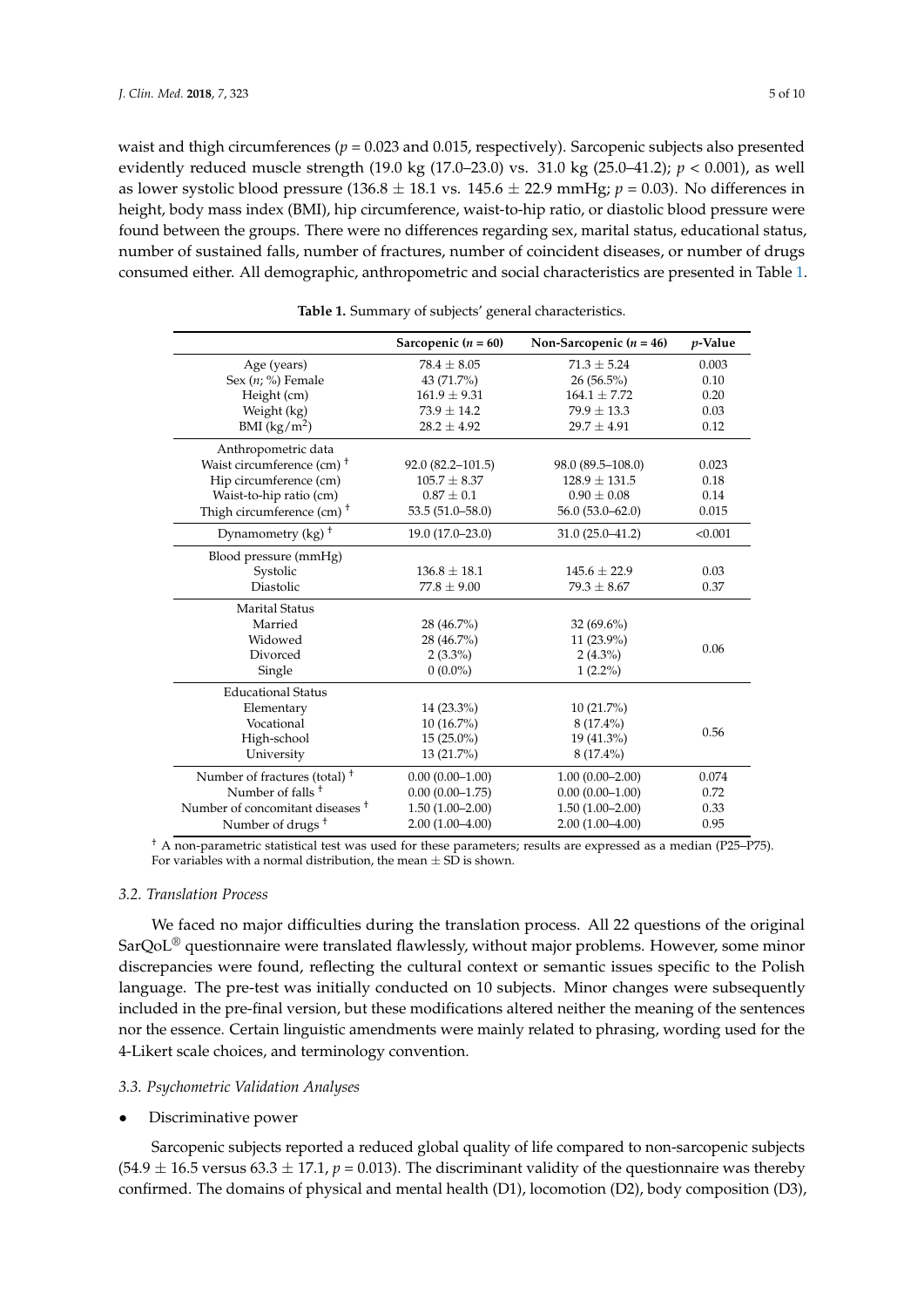and activities of daily living (D5) were also significantly lower in sarcopenic subjects compared to non-sarcopenic ones. Other domains (D4, D6, and D7) did not differ between groups (Table [2\)](#page-5-0).

|                               | Sarcopenia ( $n = 60$ )<br>Mean $\pm$ SD | No Sarcopenia ( $n = 46$ )<br>Mean $\pm$ SD | <i>v</i> -Value * |
|-------------------------------|------------------------------------------|---------------------------------------------|-------------------|
| Total score                   | $54.9 \pm 16.5$                          | $63.3 + 17.1$                               | 0.013             |
| D1 Physical and mental health | $53.7 \pm 16.8$                          | $66.9 \pm 19.1$                             | < 0.001           |
| D <sub>2</sub> Locomotion     | $51.3 \pm 21.3$                          | $61.3 + 22.9$                               | 0.023             |
| D3 Body composition           | $53.7 \pm 16.1$                          | $67.7 + 17.8$                               | < 0.001           |
| D4 Functionality              | $59.5 \pm 18.4$                          | $63.9 \pm 20.01$                            | 0.25              |
| D5 Activities of daily living | $53.8 \pm 17.9$                          | $62.6 + 17.8$                               | 0.014             |
| D6 Leisure activities         | $27.7 \pm 20.2$                          | $28.9 + 17.3$                               | 0.75              |
| D7 Fears                      | $83.1 \pm 11.2$                          | $86.9 \pm 12.6$                             | 0.10              |

<span id="page-5-0"></span>**Table 2.** Discriminative power of the Polish Sarcopenia and Quality of Life (SarQoL®-PL) questionnaire.

\* *p*-value adjusted for sex, age, and systolic blood pressure.

# Internal consistency

A Cronbach's alpha of 0.92 was found, indicating a high internal consistency. Deleting the domains one at a time led to Cronbach's alpha values varying between 0.894 (when deleting domain D2 locomotion) and 0.944 (when deleting domain D6 leisure activities). Moreover, all domains showed a significant positive correlation with the total score of the SarQoL<sup>®</sup>-PL, ranging from  $r = 0.46$ ,  $p < 0.001$ (for domain D6 leisure activities) to 0.94, *p* < 0.001 (for domain D2 locomotion) (Table [3\)](#page-5-1).

<span id="page-5-1"></span>**Table 3.** Correlations of the total score of the SarQoL®-PL questionnaire with its individual domains and with other quality of life (QoL) questionnaires.

|                                                   | Total Score of the SarQoL <sup>®</sup> -PL, $r$ | <i>p</i> -Value |
|---------------------------------------------------|-------------------------------------------------|-----------------|
| SarQoL <sup>®</sup> D1 Physical and mental health | $0.91*$                                         | < 0.001         |
| SarQoL <sup>®</sup> D2 Locomotion                 | $0.94*$                                         | < 0.001         |
| SarQoL <sup>®</sup> D3 Body composition           | $0.81*$                                         | < 0.001         |
| SarQoL <sup>®</sup> D4 Functionality              | $0.93*$                                         | < 0.001         |
| SarQoL <sup>®</sup> D5 Activities of daily living | $0.92*$                                         | < 0.001         |
| SarQoL <sup>®</sup> D6 Leisure activities         | $0.45*$                                         | < 0.001         |
| SarQoL® D7 Fears                                  | $0.76*$                                         | < 0.001         |
| $SF-36v2^{\circledR}$ PCS                         | $0.88^{\mathrm{+}}$                             | < 0.001         |
| $SF-36v2^{\circledR}$ MCS                         | $0.62^+$                                        | < 0.001         |
| EO-5D index value                                 | $0.72 \pm$                                      | < 0.001         |
| EO-VAS                                            | $0.71 \text{ }^+$                               | < 0.001         |

*r*—correlation coefficient; \* Pearson's coefficient (data of the SarQoL®-PL questionnaire are normally distributed); † Spearman's coefficient (data of the SF-36v2 and the EQ-D5 questionnaires are not normally distributed); SF-36v2®—the Short Form-36 Health Survey questionnaire; PCS—physical component summary; MCS—mental component summary; ED-5D—the EuroQoL 5-dimension questionnaire; EQ-VAS—the EuroQoL Visual Analogue Scale.

## • Floor and ceiling effects

No subjects presented with the lowest score in the questionnaire (0 points) or the maximum score (100 points). Therefore, neither floor nor ceiling effects were found for the questionnaire.

Construct validity

The construct validity was investigated by measuring the convergent validity. Correlation between the SarQoL<sup>®</sup>-PL questionnaire and the SF-36v2<sup>®</sup> and EQ-5D questionnaires, which were supposed to have similar dimensions, were assessed. As expected, the SarQoL®-PL questionnaire showed a strong and significant correlation with the SF-36v2® MCS, SF-36v2® PCS, EQ-5D index value, and EQ-VAS, ranging from  $r = 0.62$ ,  $p < 0.001$  for SF-36v2<sup>®</sup> MCS to  $r = 0.88$ ,  $p < 0.001$  for SF-36v2<sup>®</sup> PCS. Results of the construct validity assessment are presented in Table [3.](#page-5-1)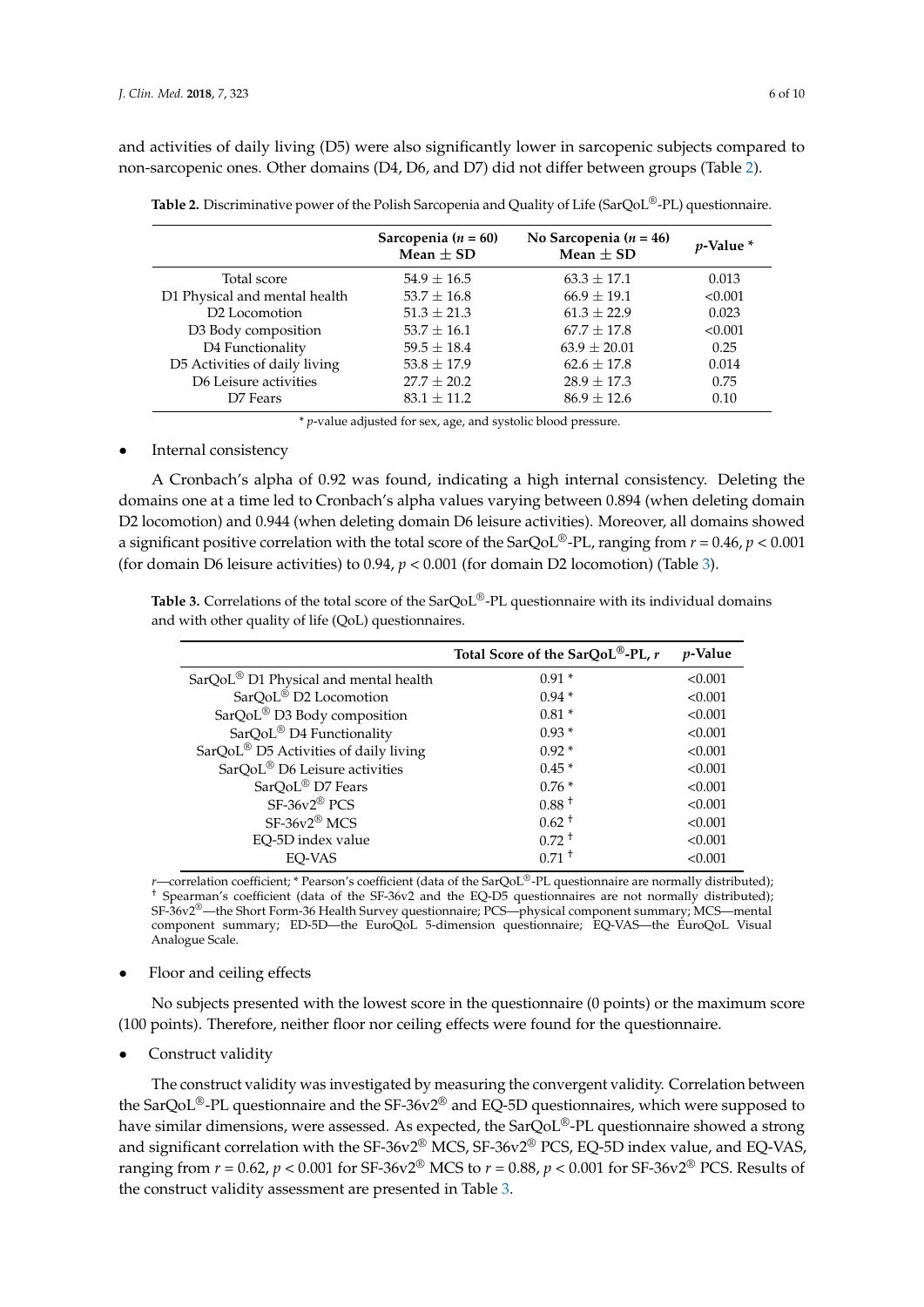#### Test-retest reliability

Thirty-eight subjects agreed to complete the SarQoL®-PL after a two-week interval. The global score of the SarQoL<sup>®</sup>-PL moved from 65.1  $\pm$  13.4 to 65.3  $\pm$  13.5, which reflected the stability of the questionnaire across time. Excellent agreement was found between the test and the retest (Table [4\)](#page-6-0). For both the total score and for the individual domains of the SarQoL<sup>®</sup>-PL, a very high ICC was found (from 0.96 for D7 to 1.00 for D6—reflecting perfect reliability).

<span id="page-6-0"></span>

|                                                   | <b>Test</b>   | <b>Refest</b> | <b>ICC</b> | 95% CI          |
|---------------------------------------------------|---------------|---------------|------------|-----------------|
| Total score                                       | $65.1 + 13.4$ | $65.3 + 13.5$ | 0.99       | $0.995 - 0.999$ |
| SarQoL <sup>®</sup> D1 Physical and mental health | $62.3 + 14.4$ | $62.0 + 14.4$ | 0.98       | $0.96 - 0.99$   |
| SarQoL <sup>®</sup> D2 Locomotion                 | $63.9 + 18.6$ | $64.8 + 18.4$ | 0.99       | $0.990 - 0.997$ |
| SarQoL <sup>®</sup> D3 Body composition           | $59.9 + 16.3$ | $60.2 + 15.9$ | 0.98       | $0.97 - 0.99$   |
| SarQoL <sup>®</sup> D4 Functionality              | $71.1 + 14.8$ | $70.9 + 15.2$ | 0.99       | $0.986 - 0.996$ |
| SarQoL <sup>®</sup> D5 Activities of daily living | $63.2 + 14.3$ | $63.5 + 14.7$ | 0.98       | $0.96 - 0.99$   |
| SarQoL <sup>®</sup> D6 Leisure activities         | $40.7 + 20.7$ | $40.7 + 20.7$ | 1.00       |                 |
| SarQoL® D7 Fears                                  | $87.2 + 12.1$ | $88.1 + 10.4$ | 0.96       | $0.92 - 0.98$   |

**Table 4.** Test-retest reliability of the SarQoL®-PL.

ICC—an intraclass coefficient correlation.

# **4. Discussion**

This study was conducted to provide a convenient and reliable instrument for quality of life assessment among elderly Polish individuals, particularly those who are affected by sarcopenia. The original version of SarQoL® was first developed and validated in French, followed by the English and Romanian versions. To date, the questionnaire is available online [\(www.sarqol.org\)](www.sarqol.org) in 21 languages, while another 15 translations are currently in progress. Our study provides validation of the SarQoL® in a different population, since the demographic characteristics in Poland are slightly different compared to other countries. Using a complex, rigorous, multistage translation and cross-cultural adaptation of the English version of the questionnaire, we attempted to develop the first Polish translation of the  $\text{SarQoL}^{\circledR}$ . Evidence for equivalence between the Polish and English versions of the questionnaire was provided by SarQoL®-PL's consistency with the original and by its high internal consistency (Cronbach's alpha of 0.92), which appeared comparable with the original version. Moreover, the SarQoL<sup>®</sup>-PL underwent a validation process in which it demonstrated appropriate psychometric properties for clinical and research applications.

We collected a relatively large cohort of older individuals with sarcopenia, and this was presumably due to the specific demographic nature and distribution of the studied populations at the two sites. It is also possible that some participants may have been more aware of their risk of sarcopenia, as the target population had already been informed and was knowledgeable regarding the disease at the invitation stage. Nevertheless, even if our large cohort was due to the intentional and purposeful manner of recruitment, this does not detract from the main findings reported in this study. The sarcopenic subjects presented a reduced global QoL compared to the non-sarcopenic subjects. The discriminant validity of the Polish version of the questionnaire was thereby confirmed. Similar results were observed in the other translated versions of the  $SarQoL^{\circledR}$  [\[13](#page-9-1)[,14\]](#page-9-2). In our study, the domains of physical and mental health (D1), locomotion (D2), body composition (D3), and activities of daily living (D5) were also significantly lower in sarcopenic subjects compared to non-sarcopenic ones. For the domains D4 (functionality) and D7 (fears), the questionnaire's discriminative power showed differences between sarcopenic and non-sarcopenic groups; however, these were not statistically significant. This can be at least partly explained by the small sample size. There were no differences between the groups within domain D6 (leisure activities), which might be elucidated by the cultural context in part, i.e., older persons in Polish society may be generally less involved in pastimes, live entertainment and also, importantly, outdoor activity.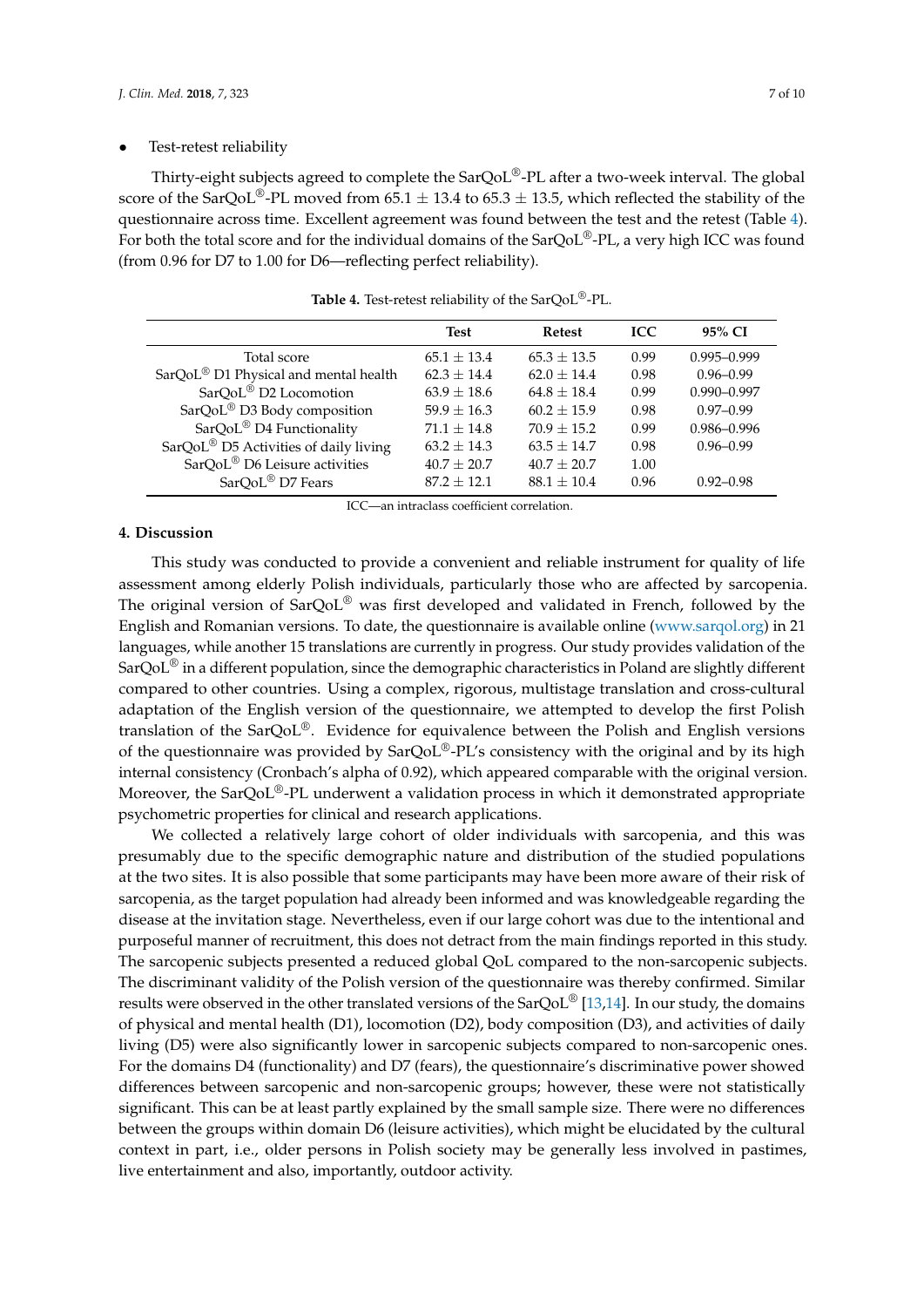The construct validity was investigated by measuring the convergent validity. As expected, the SarQoL<sup>®</sup>-PL questionnaire showed a strong and significant correlation with some domains of the SF-36v2<sup>®</sup>. Good correlations were also found between the total score of the SarQoL<sup>®</sup>-PL questionnaire and the EQ-5D index value and EQ-Visual Analogue Scale. These correlations support the consistent construct validity of the SarQoL®-PL. Finally, an excellent agreement was found between the test and the re-test, which was even higher than that observed for the English translation. The  $SarQoL^{\circledast}$ -PL seems to be stable across time when no health changes occurred. Comparison between versions in three different languages revealed similar correlations of the total score of the SarQoL® questionnaire with its individual domains (Table [5\)](#page-7-0). Noticeably, this consistency of results forms an excellent foundation for discussion and debate on future multi-population studies using this method. Therefore, the implementation of this novel, language-specific tool in the Polish geriatric population may presumably assist general practitioners in early identification of individuals with an unsatisfactory quality of life, lower performance, or relevant expectations regarding lifestyle and health care. The Polish version of the questionnaire may also rationalize future intervention studies on quality of life in the aging population.

|                        | Total Score of the SarQoL <sup>®</sup> , $r$<br><b>Polish Version</b> | Total Score of the SarQoL <sup>®</sup> , r<br><b>English Version</b> | Total Score of the SarOoL <sup>®</sup> , r<br><b>Romanian Version</b> |
|------------------------|-----------------------------------------------------------------------|----------------------------------------------------------------------|-----------------------------------------------------------------------|
| $SarQoL^{\otimes}D1$   | 0.91                                                                  | 0.84                                                                 | 0.89                                                                  |
| SarQoL <sup>®</sup> D2 | 0.94                                                                  | 0.85                                                                 | 0.91                                                                  |
| SarQoL® D3             | 0.81                                                                  | 0.61                                                                 | 0.73                                                                  |
| SarQoL® D4             | 0.93                                                                  | 0.92                                                                 | 0.91                                                                  |
| SarQoL <sup>®</sup> D5 | 0.92                                                                  | 0.94                                                                 | 0.93                                                                  |
| SarQoL <sup>®</sup> D6 | 0.45                                                                  | 0.51                                                                 | 0.67                                                                  |
| SarQoL <sup>®</sup> D7 | 0.76                                                                  | 0.54                                                                 | 0.66                                                                  |

<span id="page-7-0"></span>**Table 5.** Correlations of the total score of the SarQoL® questionnaire with its individual domains: An illustrative comparison between versions published in three different languages.

*r*—Pearson's correlation coefficient (scores are normally distributed).

In our study, the sarcopenic subjects had a significantly lower weight than non-sarcopenic ones  $(p = 0.03)$ , lower waist circumference  $(p = 0.023)$  and lower thigh circumference  $(p = 0.015)$ . Interestingly, some reports suggest a low thigh circumference is associated with an increased risk of developing premature morbidity and mortality. This adverse association may be related to a reduced muscular mass in the anatomical region [\[21\]](#page-9-9). Sarcopenic subjects also presented considerably reduced muscle strength (19.0 vs. 31.0 kg;  $p < 0.001$ ), as well as lower systolic blood pressure (136.8  $\pm$  18.1 vs. 145.6  $\pm$ 22.9 mmHg; *p* = 0.03). No difference regarding sex, height, BMI, hip circumference, or waist-to-hip ratio were observed, and neither were differences in marital and educational status, number of previous falls and fractures, comorbidities, pharmacological medication, or diastolic blood pressure found between groups.

The major limitation of our study was related to the different method of muscle mass assessment. We were not able to determine appendicular muscle mass with the use of the DXA method; the study was conducted in two different centers with very limited access to the DXA body composition equipment in one of them. In our study group, muscle mass was estimated using the Lee et al. equation (described above). We are aware that anthropometric measurements are prone to errors and may produce pitfalls, and thus they are not recommended for routine use according to the EWGSOP [\[3,](#page-8-2)[4\]](#page-8-6). Nevertheless, the equation provided by Lee et al. for estimation of skeletal muscle mass has been previously validated and proved to have a high level of agreement with DXA-predicted measurement *(kappa* 0.743;  $p < 0.001$ ), as well as a high sensitivity (86%) and specificity (89%) [\[22\]](#page-9-10).

## **5. Conclusions**

In summary, this first Polish version of the  $SarQoL^{\circledcirc}$  questionnaire is equivalent to the available original version. Based on the data obtained, we have developed a new version of this valuable tool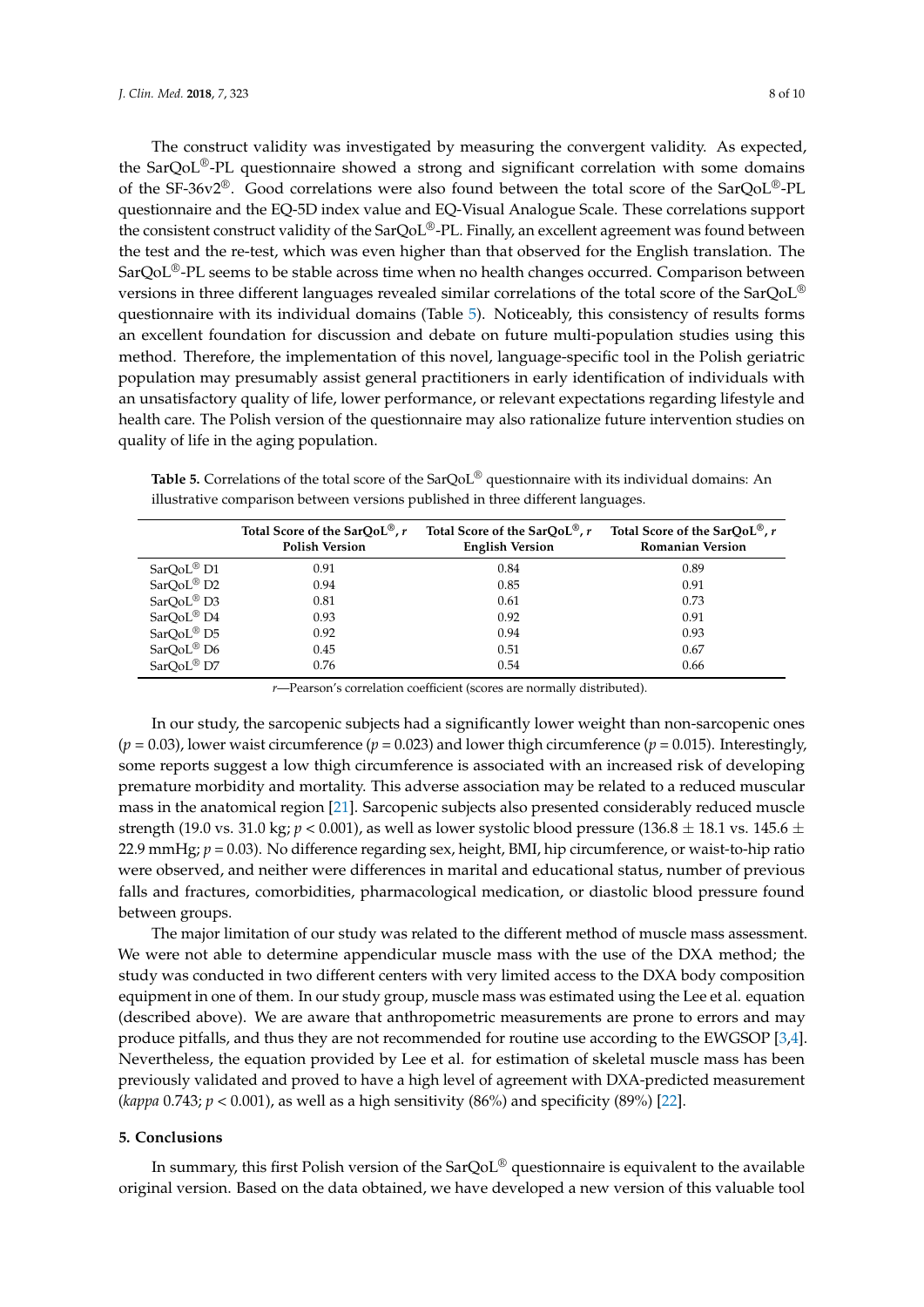which is valid, linguistically reliable, and consistent, and therefore may be used with confidence for clinical and research purposes. The fact that it will now be available to the Polish scientific community gives physicians speaking this language the chance to better follow and monitor sarcopenic patients in our country. Thus, the Polish version of SarQol<sup>®</sup> may be potentially incorporated in the routine geriatric curriculum designated for the assessment of sarcopenic Polish-speaking individuals.

**Author Contributions:** Conceptualization, J.K. and J.-Y.R; project administration, J.K.; methodology, C.B., and O.B.; validation, P.A., J.K., W.G., and L.M.; formal analysis, P.A., J.K., and W.G.; investigation, E.T., L.M., and M.D; resources, O.B., and J.-Y.R.; data curation, P.A., W.G., and C.B.; writing—original draft preparation, P.A.; writing—review and editing, J.K., P.A. and C.B; supervision, O.B., J.-Y.R. and C.B.

**Funding:** This research received no external funding.

**Conflicts of Interest:** The authors declare no conflict of interest. The study was conducted in the absence of any financial or other relationships that could be construed as a potential conflict of interest.

**Ethics Statement:** The authors certify that they comply with the ethical guidelines for publishing in the Journal of Clinical Medicine. This study was carried out in accordance with the recommendations of the Declaration of Helsinki; written informed consent from all participants was obtained. The Medical University of Bialystok in Poland approved the protocol (approval No. R-1-002/126/2017).

# **References**

- <span id="page-8-0"></span>1. Rosenberg, I.H. Sarcopenia: Origins and clinical relevance. *J. Nutr.* **1997**, *127*, 990S–991S. [\[CrossRef\]](http://dx.doi.org/10.1093/jn/127.5.990S) [\[PubMed\]](http://www.ncbi.nlm.nih.gov/pubmed/9164280)
- <span id="page-8-1"></span>2. Mitchell, W.K.; Williams, J.; Atherton, P.; Larvin, M.; Lund, J.; Narici, M. Sarcopenia, dynapenia, and the impact of advancing age on human skeletal muscle size and strenght; a quantitative review. *Front. Physiol.* **2012**. [\[CrossRef\]](http://dx.doi.org/10.3389/fphys.2012.00260)
- <span id="page-8-2"></span>3. Cruz-Jentoft, A.J.; Baeyens, J.P.; Bauer, J.M.; Boirie, Y.; Cederholm, T.; Landi, F.; Martin, F.C.; Michel, J.P.; Rolland, Y.; Schneider, S.M.; et al. Sarcopenia: European consensus on definition and diagnosis: Report of the European working group on sarcopenia in older people. *Age Aging* **2010**, *39*, 412–423. [\[CrossRef\]](http://dx.doi.org/10.1093/ageing/afq034) [\[PubMed\]](http://www.ncbi.nlm.nih.gov/pubmed/20392703)
- <span id="page-8-6"></span>4. Fielding, R.A.; Vellas, B.; Evans, W.J.; Bhasin, S.; Morley, J.E.; Newman, A.B.; Abellan van Kan, G.; Andrieu, S.; Bauer, J.; Breuille, D.; et al. Sarcopenia: An undiagnosed condition in older adults. Current consensus definition: Prevalence, etiology, and consequences. International working group on sarcopenia. *J. Am. Med. Dir. Assoc.* **2011**, *12*, 249–256. [\[CrossRef\]](http://dx.doi.org/10.1016/j.jamda.2011.01.003) [\[PubMed\]](http://www.ncbi.nlm.nih.gov/pubmed/21527165)
- 5. Studenski, S.A.; Peters, K.W.; Alley, D.E.; Cawthon, P.M.; McLean, R.R.; Harris, T.B.; Ferrucci, L.; Guralnik, J.M.; Fragala, M.S.; Kenny, A.M.; et al. The FNIH sarcopenia project: Rationale, study description, conference recommendations, and final estimates. *J. Gerontol. A Biol. Sci. Med. Sci.* **2014**, *69*, 547–558. [\[CrossRef\]](http://dx.doi.org/10.1093/gerona/glu010) [\[PubMed\]](http://www.ncbi.nlm.nih.gov/pubmed/24737557)
- <span id="page-8-3"></span>6. Morley, J.E.; Abbatecola, A.M.; Argiles, J.M.; Baracos, V.; Bauer, J.; Bhasin, S.; Cederholm, T.; Coats, A.J.; Cummings, S.R.; Evans, W.J.; et al. Society on sarcopenia, cachexia and wasting disorders trialist workshop. Sarcopenia with limited mobility: An international consensus. *J. Am. Med. Dir. Assoc.* **2011**, *12*, 403–409. [\[CrossRef\]](http://dx.doi.org/10.1016/j.jamda.2011.04.014) [\[PubMed\]](http://www.ncbi.nlm.nih.gov/pubmed/21640657)
- <span id="page-8-4"></span>7. Beaudart, C.; Zaaria, M.; Pasleau, F.; Reginster, J.Y.; Bruyere, O. Health outcomes of sarcopenia: A systematic review and meta-analysis. *PLoS ONE* **2017**, *12*. [\[CrossRef\]](http://dx.doi.org/10.1371/journal.pone.0169548) [\[PubMed\]](http://www.ncbi.nlm.nih.gov/pubmed/28095426)
- 8. Chang, S.F.; Lin, P.L. Systematic literature review and meta-analysis of the association of sarcopenia with mortality. *Worldviews Evid. Based Nurs.* **2016**, *13*, 153–162. [\[CrossRef\]](http://dx.doi.org/10.1111/wvn.12147) [\[PubMed\]](http://www.ncbi.nlm.nih.gov/pubmed/26844538)
- 9. Janssen, I.; Heymsfield, S.B.; Ross, R. Low relative skeletal muscle mass, muscle strenght, and muscle fat infiltration as predictors of incident mobility limitations in well-functioning older persons. *J. Gerontol. A Biol. Sci. Med. Sci.* **2005**, *60*, 324–333.
- 10. Rolland, Y.; Czerwinski, S.; Abellan Van Kan, G.; Morley, J.E.; Cesari, M.; Onder, G.; Woo, J.; Baumgartner, R.; Pillard, F.; Boirie, Y.; et al. Sarcopenia: Its assessment, etiology, pathogenesis, consequences and future perspetives. *J. Nutr. Health Aging* **2008**, *12*, 433–450. [\[CrossRef\]](http://dx.doi.org/10.1007/BF02982704) [\[PubMed\]](http://www.ncbi.nlm.nih.gov/pubmed/18615225)
- <span id="page-8-5"></span>11. Landi, F.; Cruz-Jentoft, A.J.; Liperoti, R.; Russo, A.; Giovannini, S.; Tosato, M.; Capoluongo, E.; Bernabei, R.; Onder, G. Sarcopenia and mortality risk in frail older persons aged 80 years and older: Results from ilSIRENTE study. *Age Aging* **2013**, *42*, 203–209. [\[CrossRef\]](http://dx.doi.org/10.1093/ageing/afs194) [\[PubMed\]](http://www.ncbi.nlm.nih.gov/pubmed/23321202)